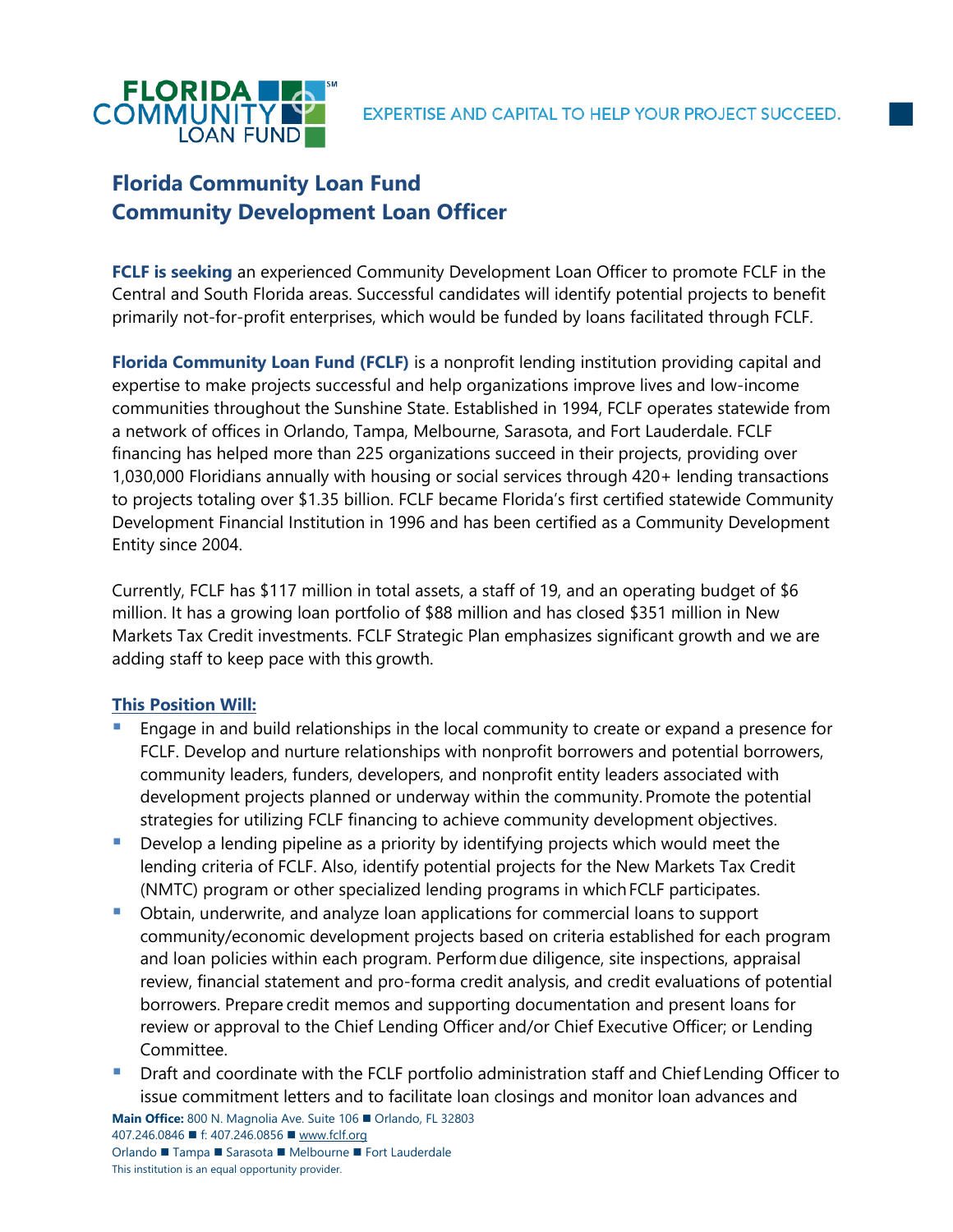disbursements.

- Monitor borrower relationships for borrower needs or difficulties. Increase, extend, modify and restructure loans as needed. Mitigate loan portfolio risk through coordination of postclosing technical assistance, extensions, restructurings and work-outs.
- Assist in the preparation of monthly Lending Committee material by contributing to reporting. Participate in periodic portfolio evaluations including presentation of recommendations for loan grades. Assist in the preparation of periodic written reports regarding the status of loan request and applications.
- Partner with technical assistance providers to deliver training services to prepare potential borrowers for the borrowing process.
- **E** Participate in workshop, marketing and promotional activities and materials development for FCLF. Make workshop presentations and participate in forums which inform the public and special audiences about the opportunities for borrowers offered by the FCLF.

## **Location**

Central or South Florida – to be determined

## **Requirements:**

- BS degree in Finance, Business or equivalent combination of education and experience.
- **E** A minimum of 5 years of experience in the commercial/community development/real estate lending, public finance and/or multifamily development fields is required. Multiple sector experience is preferred.
- Demonstrated ability to source, evaluate and underwrite commercial lending projects, preferably in the community/economic development field.
- Knowledge of and experience in community development financial analysis; other underwriting experience is preferred.
- **E** Ability and experience in delivering services consultatively to diverse constituencies required.
- **EXPERIENCE EXPERIENCE IN STATE IN LOCAL EXPERIENCE**.
- Outstanding communication skills, both spoken and written.
- Maturity, initiative, and flexibility required.
- Ability to work independently and coordinate with others located across the state.
- **T** IT skills and the ability to quickly adapt to software.
- Analytical / quantitative analysis skills.
- Qualitative analysis and creative thinking skills.
- **•** Organizational skills.
- Self-motivation skills.
- Research skills
- Ability to meet deadlines and cope with pressure.

#### **Compensation & Benefits:**

This position offers the unique opportunity to join an innovative organization with the vision and expertise to make a difference in disadvantaged communities throughout Florida.

A competitive compensation package